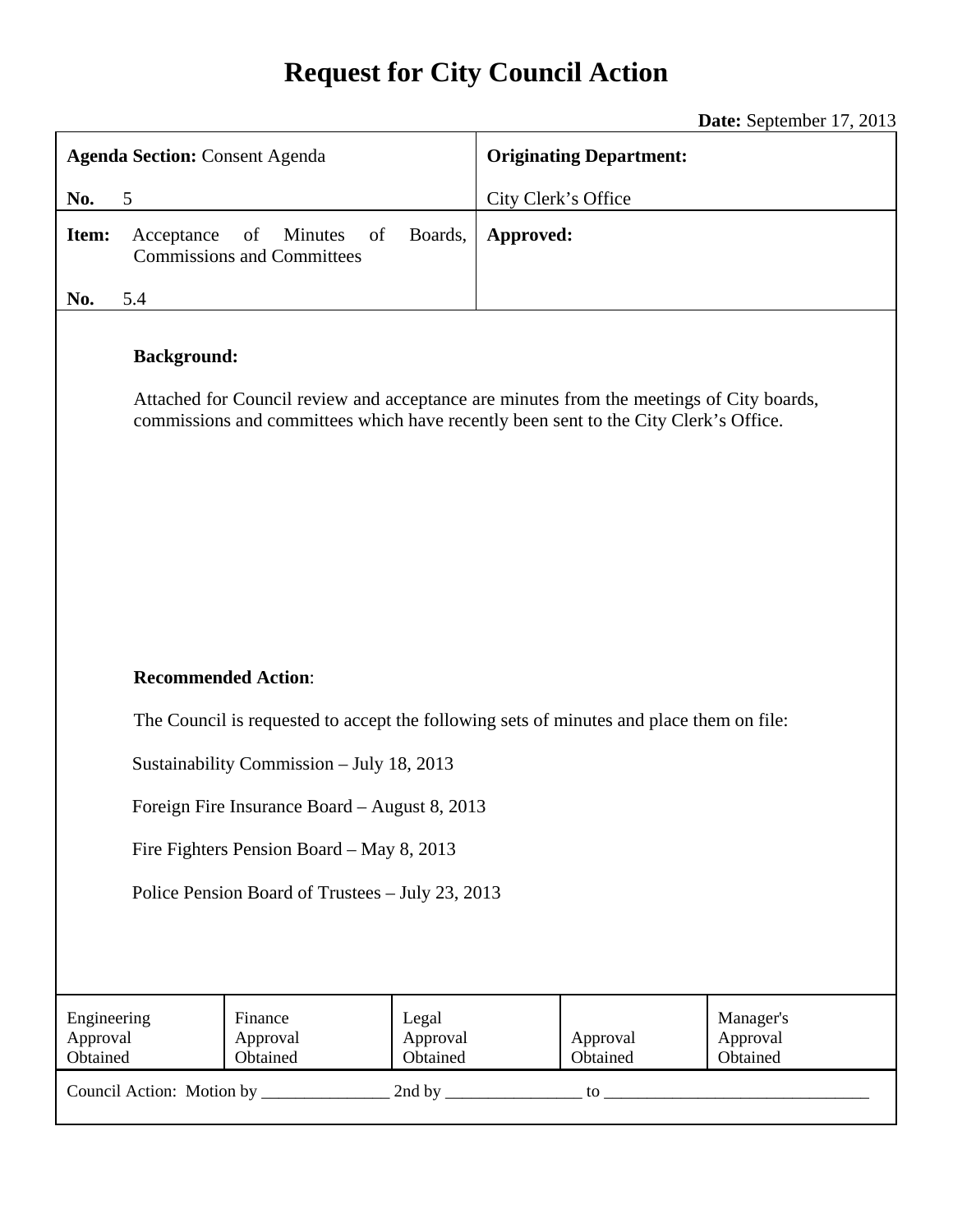## **MINUTES City of Carbondale Sustainability Commission Thursday, July 18, 2013 City Hall / Civic Center – 6:00 p.m***.*

| Roll Call:<br>$1_{-}$   | Ms. Wagner called the meeting to order at 6:03 p.m.                                          |  |
|-------------------------|----------------------------------------------------------------------------------------------|--|
| <b>Members Present:</b> | Mr. Wodika, Ms. Wagner, Mr. Kunath, Mr. Monty, Ms. Bonney, Mr.<br>Thorne, Mr. Beck, Mr. Loos |  |
| <b>Members Absent:</b>  | Mr. Stewardson,                                                                              |  |
| <b>Staff Present:</b>   | Loren Polley                                                                                 |  |
| <b>Others Present:</b>  | Carbondale resident Melody Shimada                                                           |  |
|                         |                                                                                              |  |

**Minutes**: Motion by Ms. Bonney, all in favor, or approval of amended June 20, 2013, minutes

### 2. **Communications:**

Review of the February, 2013 Status Report of the Former Koppers Wood-Treating Site. Discussed the tour of the site.

#### **Old Business:**

#### **Energy Committee –**

**Bike Path /Green Space Committee –** Discussion of possible landscape and trees along bike path. Need water source for landscaped areas. Possible business "adopt-a-tree" program or sponsor a tree along the path.

#### **Recycling Committee –** Styrofoam ban

**New Business:** 1<sup>st</sup> by Mr. Thorne, a second by Mr. Loos, all in favor of domain name Greencarbondale.com. Mr. Thorne  $1<sup>st</sup>$ , a second by Mr. Wodika, all in favor of the change of residency requirement to a mile and a half for commissioners.

**Adjournment:** With no further business to be conducted Ms. Wagner adjourned the meeting at 7:23 PM.

3. Respectively submitted by Loren K. Polley, City of Carbondale Staff Liaison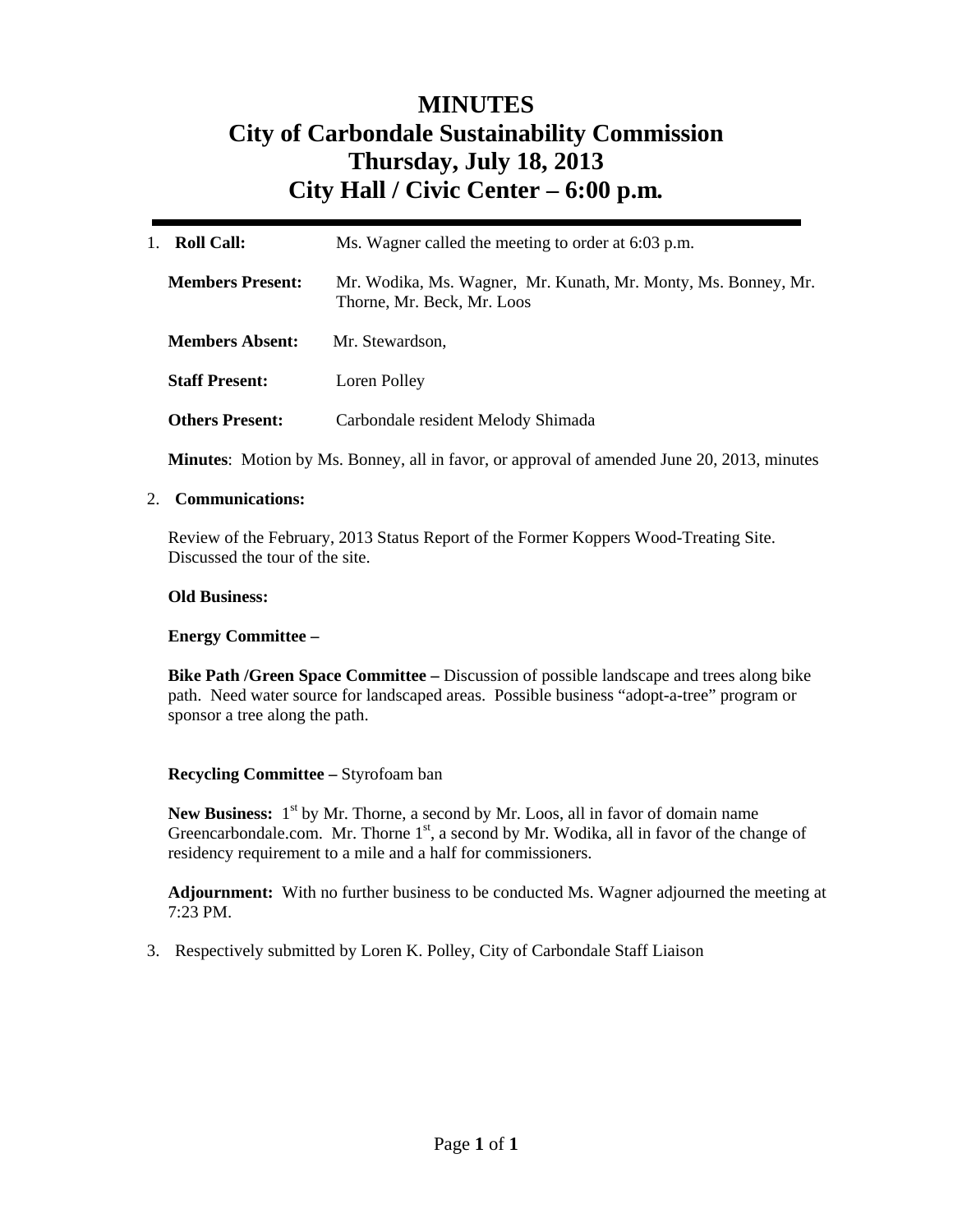#### **City of Carbondale, Illinois Foreign Fire Insurance Board**

Meeting Minutes 5:00 pm, August 8, 2013 Fire Station #2, 300 s. Oakland Avenue

Present: Chief John Michalesko, Ron Stolz, Mike Rishel, Sean Sherwood. Absent: Rob Miller, Wesley Clemmons, Dylan Fairfield Guests:None

Call to Order Sean Sherwood called the meeting to order at 5:00 PM.

Minutes of Previous Meeting John Michalesko made a motion to approve the previous minutes, Mike Rishel seconds and all in favor.

#### Treasurer's Report

The current balance was \$34,338.98 with a total of \$1,253.13 in outstanding expenditures. Outstanding expenditures included B/P cuffs (\$160.00), extended bond rate (\$150.00), Yeti cooler (\$429.99), comealong (\$393.14), and four framehook clusters (\$120.00). The current available balance was \$33,085.85. A motion was made by Mike Rishel , second by Ron Stolz and all in favor.

Unfinished Business

Outstanding expenditures.

#### New Business

Motion was made by Mike Rishel to continue paying for Mediacom WiFi through October for up to \$200.00. Second by Ron Stolz and all in favor.

#### Announcements and Adjournment

The next meeting is to be scheduled for October 10th, 2013. Motion to adjourn was made by Mike Rishel, second by Ron Stolz and all in favor at 5:24 PM.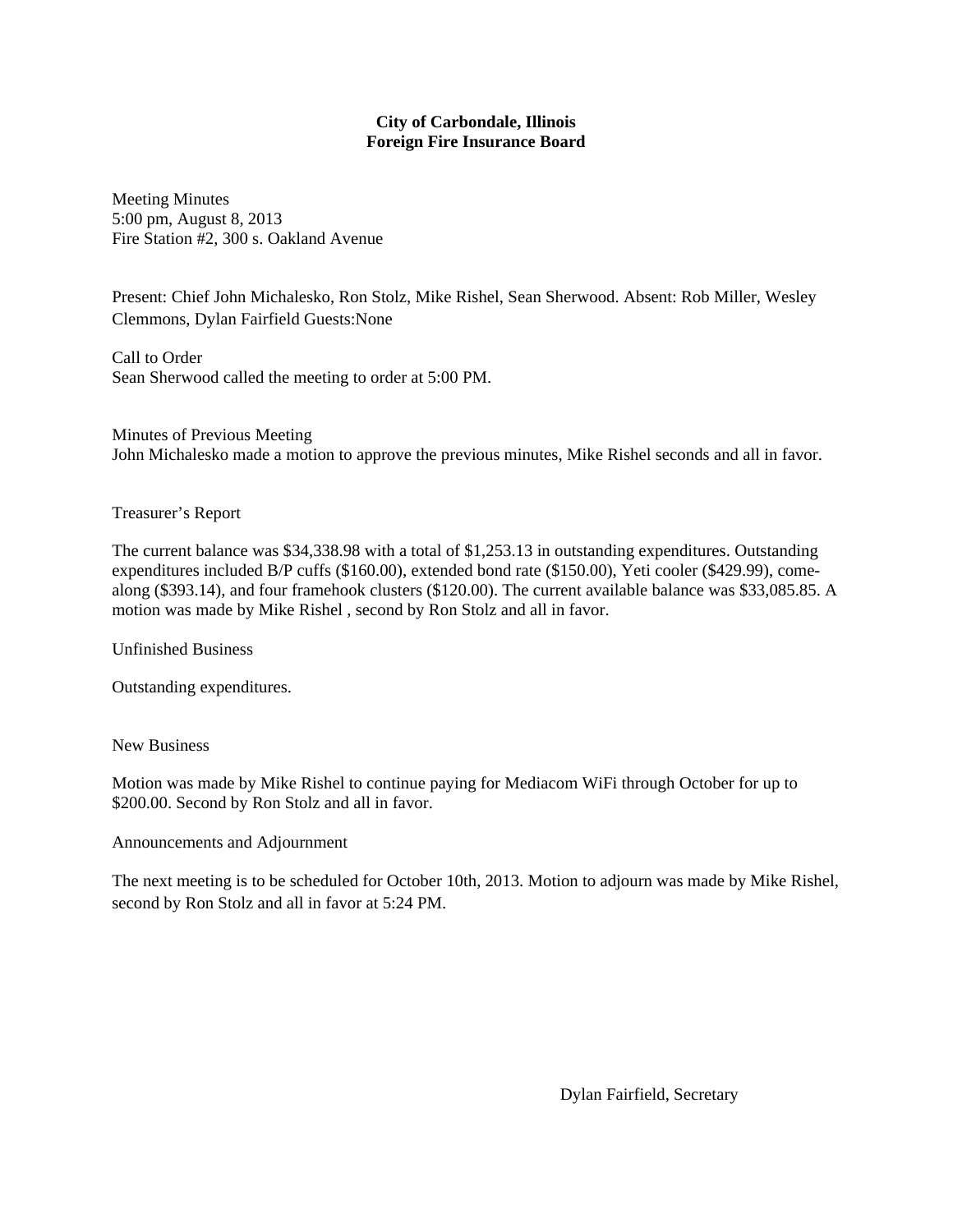## **CITY OF CARBONDALE FIRE FIGHTER'S PENSION BOARD**

## **MEETING MINUTES 9:00 A.M., MAY 8, 2013 CIVIC CENTER, ROOM #103**

## **CALL TO ORDER**

Ted Lomax called the meeting to order at 9:00 a.m. with the following members of the Board present/absent:

## **ROLL CALL**

PRESENT: Ted Lomax, President; Mike Hertz, Secretary; Harry Threlkeld, Fire Fighter Retiree Representative; Deborah McCoy. ABSENT: Don Ursini, City Treasurer GUESTS: Patrick Donnelly & Dan Davis, Graystone Consulting Also present were Acting Finance Director Jeff Davis and Fire Department Administrative Secretary/Recorder Kathy Haldeman.

## **NEW BUSINESS**

Dan Davis and Patrick Donnelly presented the Investment Review for period ending March 31, 2013.

## **UNFINISHED BUSINESS**

Board members reviewed the Investment Policy. Patrick Donnelly and Dan Davis answered questions. Mr. Donnelly is going to revise the document and send a copy back to the Board for review.

Meeting recessed at 9:55 a.m. Patrick Donnelly and Dan Davis exited the meeting.

Meeting reconvened at 10:00 a.m.

## **MINUTES OF PREVIOUS MEETING**

Motion made by Mike Hertz to approve minutes of the February 13, 2013 meeting. Motion seconded by Harry Threlkeld. VOTE: AYES: Ted Lomax, Mike Hertz, Harry Threlkeld, and Deborah McCoy. NAYS: None. Motion declared carried.

## **TREASURER**=**S REPORT**

Jeff Davis presented the Treasurer's Report and Market Value Comparison for period ending March 31, 2013. Investments showed an increase of \$703,860 since January's statement. Motion made by Mike Hertz to accept the Treasurer's Report as presented. Motion seconded by Harry Threlkeld. VOTE: AYES: Ted Lomax, Mike Hertz, Harry Threlkeld, and Deborah McCoy. NAYS: None. Motion declared carried. Motion declared carried. Since Becky Applegate was not available for the meeting, expenses and General Ledger Reports will be approved at the next meeting.

## **NEW BUSINESS**

Elections were held for one Fire Fighter seat the first week of April. Nomination sheets were posted March  $25<sup>th</sup>$  through March  $29<sup>th</sup>$ . Mike Hertz was nominated. Election results were seventeen votes for Mike Hertz, no write-ins. Motion made by Mike Hertz to canvas the election and destroy the ballots. Motion seconded by Harry Threlkeld. VOTE: AYES: Ted Lomax, Mike Hertz, Harry Threlkeld, and Deborah McCoy. NAYS: None. Motion declared carried.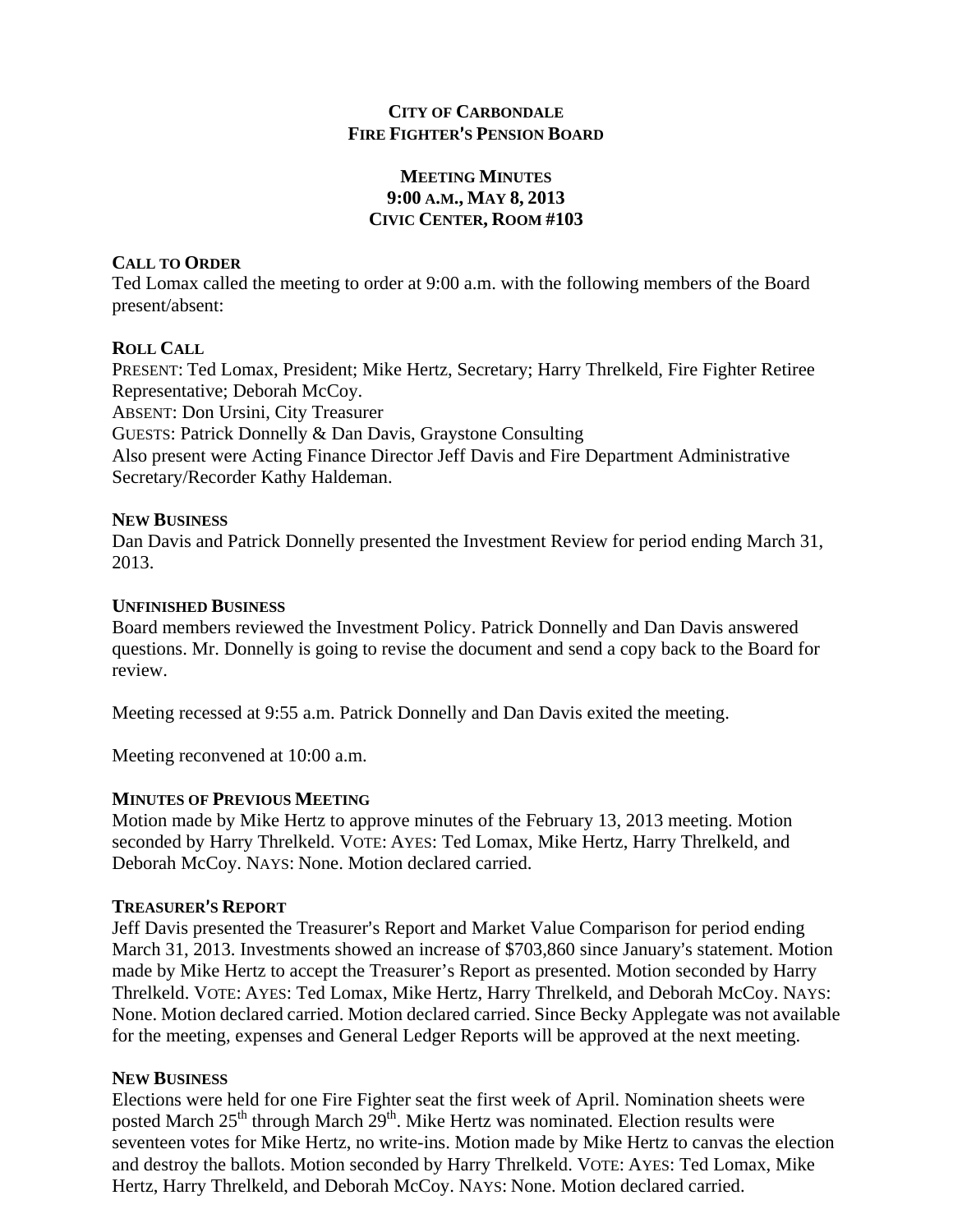Board positions were voted upon. Motion made by Ted Lomax to appoint Mike Hertz as Secretary. Motion seconded by Deborah McCoy. VOTE: AYES: Ted Lomax, Mike Hertz, Harry Threlkeld, and Deborah McCoy. NAYS: None. Motion declared carried. Motion made by Mike Hertz to appoint Ted Lomax as President. Motion seconded by Deborah McCoy. VOTE: AYES: Ted Lomax, Mike Hertz, Harry Threlkeld, and Deborah McCoy. NAYS: None. Motion declared carried.

The Board discussed changing meeting dates to coincide with the Police Pension Board meetings for Graystone Consulting presentations. The Board will discuss further at the next meeting.

Ted Lomax presented an invoice from Great Lakes for fees incurred during January 22 – March 31, 2013 in the amount of \$2,957.80. Motion made by Mike Hertz to pay the invoice to Great Lakes in the amount of \$2.957.80. Motion seconded by Harry Threlkeld. VOTE: AYES: Ted Lomax, Mike Hertz, Harry Threlkeld, and Deborah McCoy. NAYS: None. Motion declared carried.

The annual AFFI Pension Conference will be held in Bloomington, IL October 28 – 29, 2013.

Motion made by Mike Hertz to give Great Lakes permission to move \$350,000 over the next three month period to cash flow. Motion seconded by Harry Threlkeld. VOTE: AYES: Ted Lomax, Mike Hertz, Harry Threlkeld, and Deborah McCoy. NAYS: None. Motion declared carried.

Motion made by Mike Hertz to move up to \$300,000 from International Funds into Equities over the next three to six months with Pension President approval. Motion seconded by Harry Threlkeld. VOTE: AYES: Ted Lomax, Mike Hertz, Harry Threlkeld, and Deborah McCoy. NAYS: None. Motion declared carried.

## **ANNOUNCEMENTS AND ADJOURNMENT**

Motion made by Mike Hertz to adjourn at 10:13 a.m. Motion seconded by Harry Threlkeld. VOTE: All Ayes. The next meeting is scheduled for August 14, 2013 at 9:00 a.m.

Mike Hertz, Secretary